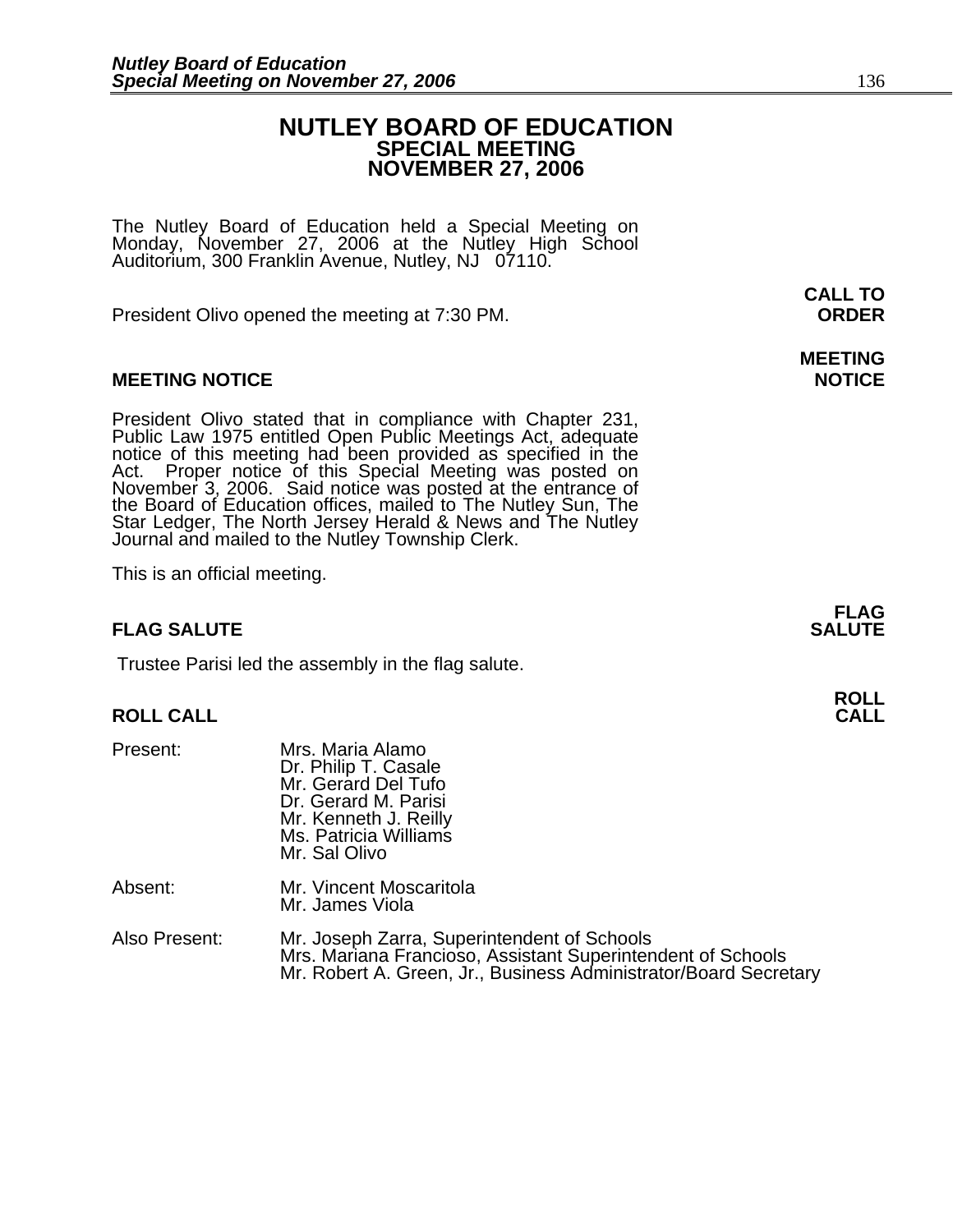#### **POWER POINT PRESENTATION PRESENTATION**

Mr. Green gave a power point presentation on the Nutley Schools Improvement Plan that is appended to these minutes.

**HEARING OF CITIZENS (REFERENDUM)**<br>**CITIZENS**<br>Resident Terry Quirk stated her support as spokesperson for the NPAN Group for the referendum and asked for a breakdown of the high school renovation.

Resident Mike Recchione asked for a copy of the power point presentation.

Resident Larry Quirk asked who is on the Facilities Committee and who will oversee the project. He also asked if we checked with surrounding districts about their projects and how they are managed. He also asked about a state mandated fee for a project management firm.

Resident Terry Quirk asked if netting could be installed at Washington School.

Commissioner Thomas Evans asked if a cost breakdown could be provided through the website. He also asked about the state funding, bonding for \$38,500,000 and debt service provided by the state.

Resident Luisa Gaynor asked for details of the project especially at Spring Garden and the condition of the gymnasium.

Resident Kathleen Maray stated her support for the improvement plan. She also asked if more information should be disseminated concerning the project and plan.

Trustee Alamo asked if senior citizens could receive assistance in filing forms for tax relief from the Township.

President Olivo thanked Mayor Cocchiola, Commissioner Evans and Commissioner Orechio for their attendance tonight and for their support.

Time was allowed for comments from each Board Member.

Each Board Member thanked the public for their attendance<br>tonight and also asked the public for their support for the<br>improvement plan. Each Board Member also stressed the importance of the improvement plan to the future of the school district.

Mr. Zarra also addressed the public and thanked them for their attendance at tonight's meeting. He stressed the importance of the improvement plan and stated the children of the community deserve better facilities for their learning experience.

**HEARING**